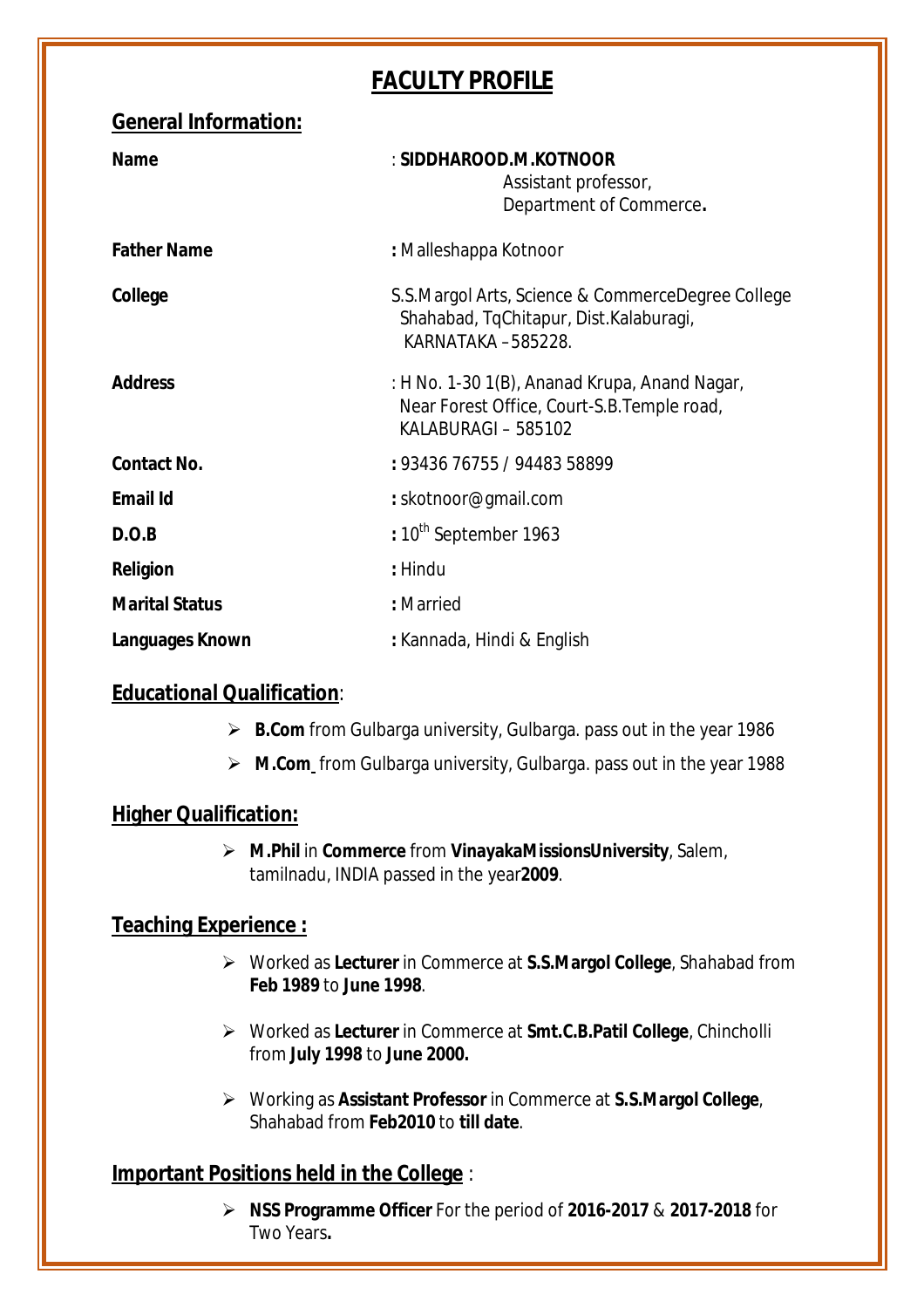### **Membership Of the Associations :**

- Life Member of "**Gulbarga University Private College Teachers Association"** Gulbarga.
- Life Member of "**Kannada SahityaParishat**" Bangalore
- Life Member of **"All India Commerce Association**"

### **Orientation, Refresher Course& NSS Training Attended :**

- **73rd Orientation Cource** Attended At UGC-ACADEMIC STAFF COLLEGE, UNIVERSITY OF HYDERABAD. Hyderabad. From **18-01-2012 to 14-02-2012** Secured Grade **"A"**
- **Refresher Cource** attended At UGC-ACADEMIC STAFF COLLEGE KARNATAKA UNIVERSITY, DHARWAD **From 03-12-2013 To 23-12-2013. Theme**: **"Leveraging BusinessSkills, Research & Analysis in the Current Corporate World"**Secured Grade **" A"**
- Participated in**7 days NSS Training Programme** for NSS programme Officer, Organised by**NSS – EMPANELLED TRAINING INSTITUTION FOR KARNATAKA.**  NSS – ETI BHAVAN MYSORE UNIVERSITY, MYSORE. From **21st September 2016 To 27th September 2016.**

### **Conferences / Seminars & Workshops :**

- **2011**
	- Participated in the UGC sponsored Two days National Seminar on **" RECENT TRENDS IN BIODIVERSITY OF INDIA"** At A.V.Patil Degree College of Arts, Science & CommerceVidya Nagar ALAND Dist Gulbarga, Karnataka. On **6 th and 7th of September 2011.**
	- $\checkmark$  Participated in the 64<sup>th</sup> ALL INDIA COMMERCE CONFERENCE OF INDIAN COMMERCE ASSOCIATION and presented the paper on " **Stress and Work Life Balance in Corporate World"** At the Department of Commerce Pondicherry University on **13th 14th and 15th of December 2011.**

#### **2012**

- Participated in the UGC Sponsored One Day Work Shop on **" Emerging Trends in Commerce and Business "**At Department of Post-Graduate Studies and Research in Commerce. Gulbarga University, Gulbarga. On **22nd September 2012.**
- $\checkmark$  Participated in the 65<sup>th</sup> ALL INDIA COMMERCE CONFERENCE OF INDIAN COMMERCE ASSOCIATION and presented the paper " **Integrated Planning And Reporting – Challenges And Opportunities"**  At Smt. P.D.Hinduja trust's K.P.B. Hinduja College of Commerce Mumbai. On **9 th 10th and 11th of November 2012.**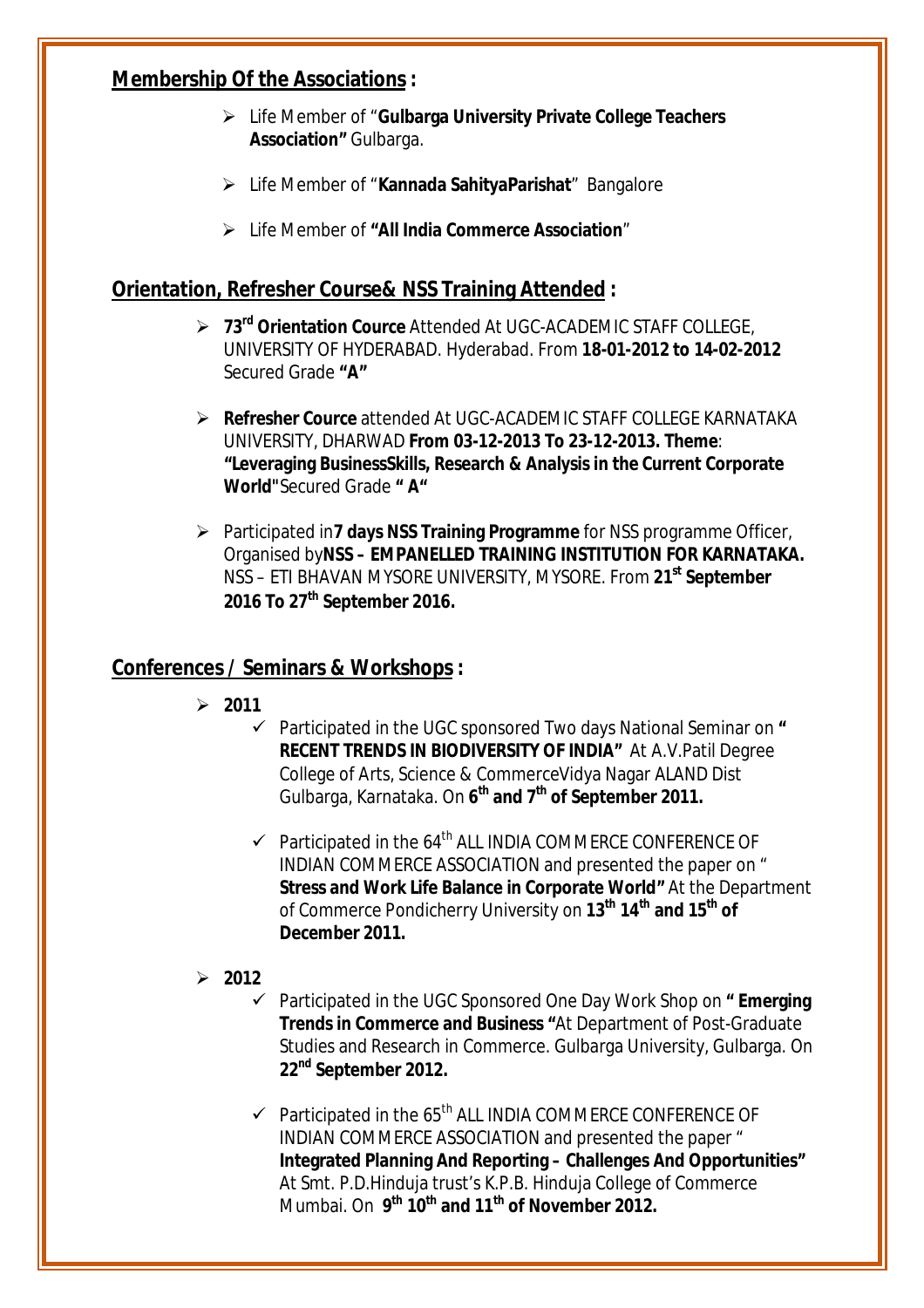- **2013**
	- Participated in the UGC Sponsored National Seminar on **" ENVIRONMENTAL CRISIS"** At H.K.E.S'S A.V.Patil Degree College of Arts, Science and Commerce Vidya Nagar Aland Dist Gulbarga. On **7 th 8 th and 9th of March 2013.**
	- $\checkmark$  Participated in theICSSR, NEW DELHI Sponsored 2 days National Conference on **"SUSTAINABLE DEVELOPMENT AND PLANNING-2013"** At School of Business Studies, Department of Commerce, Central University of Karnataka, Gulbarga. On **6 th and 7th of July 2013.**
	- $\checkmark$  Participated in the the 66<sup>th</sup> ALL INDIA COMMERCE CONFERENCE OF INDIAN COMMERCE ASSOCIATION & NATIONAL SEMINAR On **" INCLUSIVE GROWTH AND SUSTAINABILITY – ROLE OF COMMERCE EDUCATION IN INDIA "** Held At Department of Commerce, Bangalore University, Bangalore, **on 5th 6 th and 7thof December 2013.**

#### **2014**

- Participated and presented the Paper on **" ROLE OF MICRO FINANCE IN EMPOWERMENT OF WOMEN "** in the UGC Sponsored Two-Day National Level Conference on **" NEW VISTAS IN CONTEMPORARY MANAGEMENT – ROLE OF WOMEN "**HeldAt Department of Commerce and Management,V.V.Sangh's Smt. AllumSumangalamma Memorial College for Women Gandhi Nagar Bellary. On **29TH and 30th of January 2014.**
- $\checkmark$  Participated in the UGC Sponsored Two Days National Seminar on **"QUALITY CONSCIOUSNESS & CULTURE IN HIGHER EDUCATION"** At HKE Society's Smt. V.G.Degree College for Women by Gulbarga University Private College Teachers Association on **21st& 22nd of February 2014.**
- $\checkmark$  Participated in the 10<sup>th</sup> Convention Of FEDERATION OF TEACHERS' COUNCILS OF COMMERCE AND MANAGEMENT IN LARNATAKA. National Seminar on **" GLOBAL INTERFACE OF TECHNOLOGY AND BUSINESS – DIMENSIONS AND DIRECTIONS FOR BUSINESS EDUCATION. "** At Department of Studies And Research in Commerce and Business Administration, Tumkur University, Tumkur. Held at SIT Campus, Tumkur. On **7 th& 8 th of March 2014.**
- $\checkmark$  Participated in the 67<sup>th</sup> ALL INDIA COMMERCE CONFERENCE OF INDIAN COMMERCE CONFERENCE Organised By **KIIT UNIVERSITY, BHUBANESHWAR** In Association With P.G. Department of Commerce, **UTKAL UNIVERSITY, BHUBANESHWAR.** On **27th 28th& 29th December 2014.**